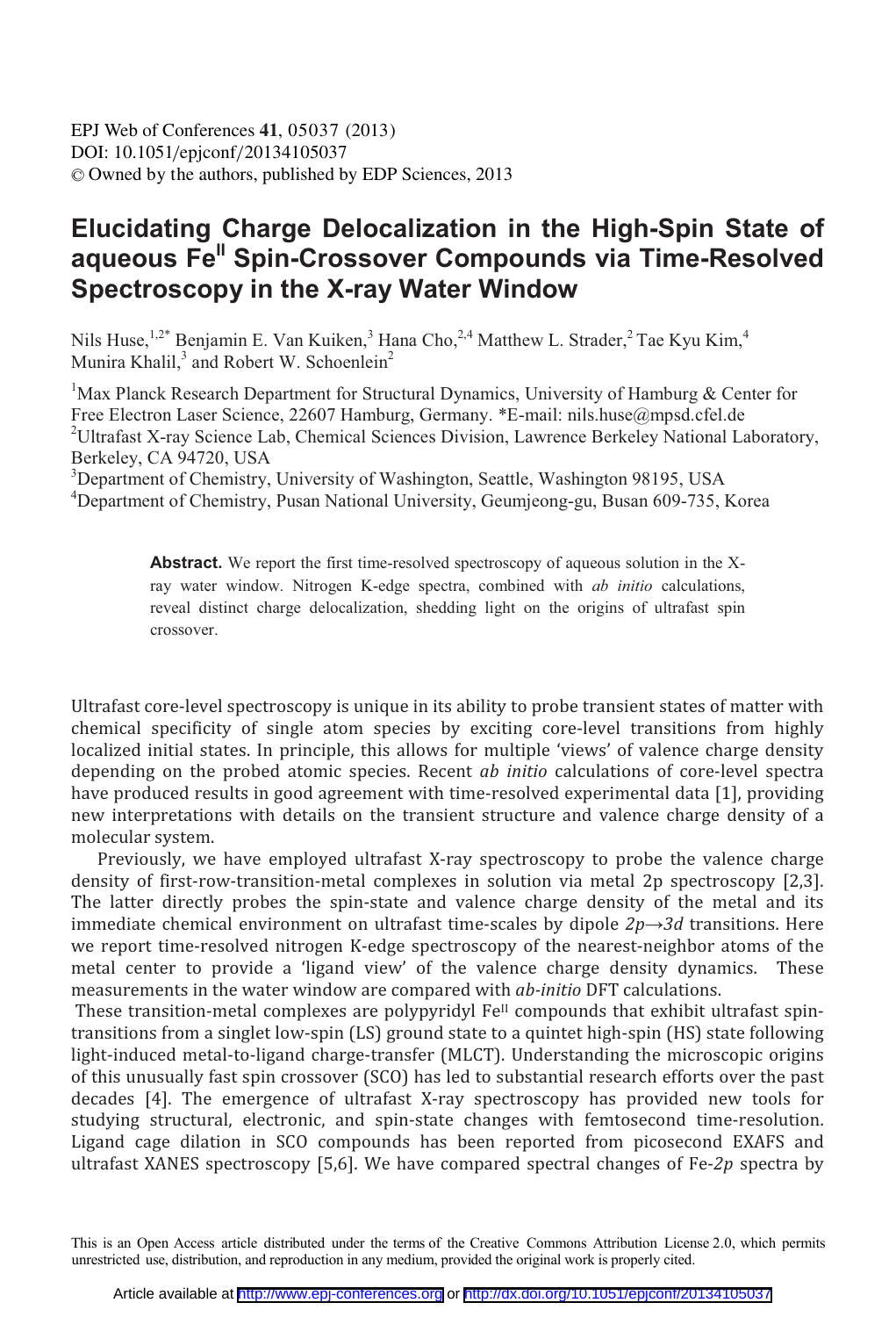## **EPJ** Web of Conferences

analogy to other model systems and charge-transfer multiplet calculations, concluding that the total valence charge on the metal center in iron-based SCO compounds is not changed appreciably but substantially rearranged between  $\pi$ -symmetric and  $\sigma$ -symmetric orbitals with a spin-state change of  $\Delta S = 2$  [7]. Early time-resolved studies suggested a direct relaxation from the <sup>1</sup>MLCT state to the HS state and fluorescence upconversion measurements suggest an ultrafast intersystem crossing to the  ${}^{3}$ MLCT state before the HS state is populated [8]. Despite the detailed information on structural and electronic dynamics, the microscopic origins of direct MLCT manifold  $\rightarrow$  HS state relaxation are not clear.



Fig. 1. A Probe scheme of time-resolved N K-edge spectroscopy. The metal-centered electronic configuration changes from low-spin to high-spin configuration, altering the metal-ligand interactions. B Static and transient spectra of  $[Fe(bpy)_3]^{2+}$ . Ab initio data are plotted as solid lines. C Time delay scans at indicated probe energies.

Results from time-resolved nitrogen K-edge spectroscopy of the nearest-neighbor atoms of the metal center in aqueous  $[Fe(bpy)_3]^{2+}$  upon laser excitation are shown in Fig. 1B,C. In combination with *ab initio* DFT calculations, they elucidate the valence charge distribution of the HS state. The X-ray water window below the oxygen K-edge  $({\sim}530 \text{ eV})$  provides sufficient solvent transmission. Transient x-ray absorption measurements were performed at the ultrafast x-ray facility of the Advanced Light Source. The 6 µm-thick liquid sample was held between 50-nm silicon nitride membranes and excited with 400 nm/70 fs pulses at 1 kHz. Differential absorption changes at the N K-edge were probed with a resolution of 0.4 eV at 2 kHz.

Fig. 1B displays the static (top) and transient spectrum (bottom) at the N K-edge. The main static absorption feature at 399 eV is the onset of the nitrogen  $1s\rightarrow 2p$  transitions in the singlet ground state. The spectral changes after photo-induced LS->HS interconversion become evident in the transient differential spectrum, exhibiting a bleaching signal at 399.1 eV and an induced absorption maximum 0.5 eV below in energy. The *ab initio* DFT calculations of the N-1s spectrum for the low-spin and high-spin are shown in Fig. 1B as blue and red lines, respectively. The ground-state spectrum is reproduced in all its features with remarkable resemblance to the experimental one. The difference of the calculated LS and HS spectra reproduces the transient differential spectrum very well. Note that calculations for HS transitions beyond 401.5 eV suggest a stronger transition than observed which accounts for the only larger discrepancy within the calculated energy range.

From the good agreement between theory and experiment we conclude that the DFT calculations represent the structure and valence charge distribution of the HS state well. Isosurfaces of the he corresponding highest occupied molecular orbitals (HOMO  $\&$  HOMO-1) and the lowest unoccupied orbital (LUMO) are plotted in Fig. 2. The HOMOs are of  $\sigma$ -symmetry and strongly mixed with ~40% population of both the Fe- $3d(e<sub>s</sub>)$  and the ligand- $\sigma^*$  electrons (cf. Fig. 1A). The LUMO shows substantial mixing of  $\pi$ -symmetric Fe-3d(t<sub>20</sub>) and ligand- $\pi^*$  in contrast to the localized Fe-3d( $t_{2g}$ ) charge density of the low-spin ground-state. This also reflects the partial occupancy of the